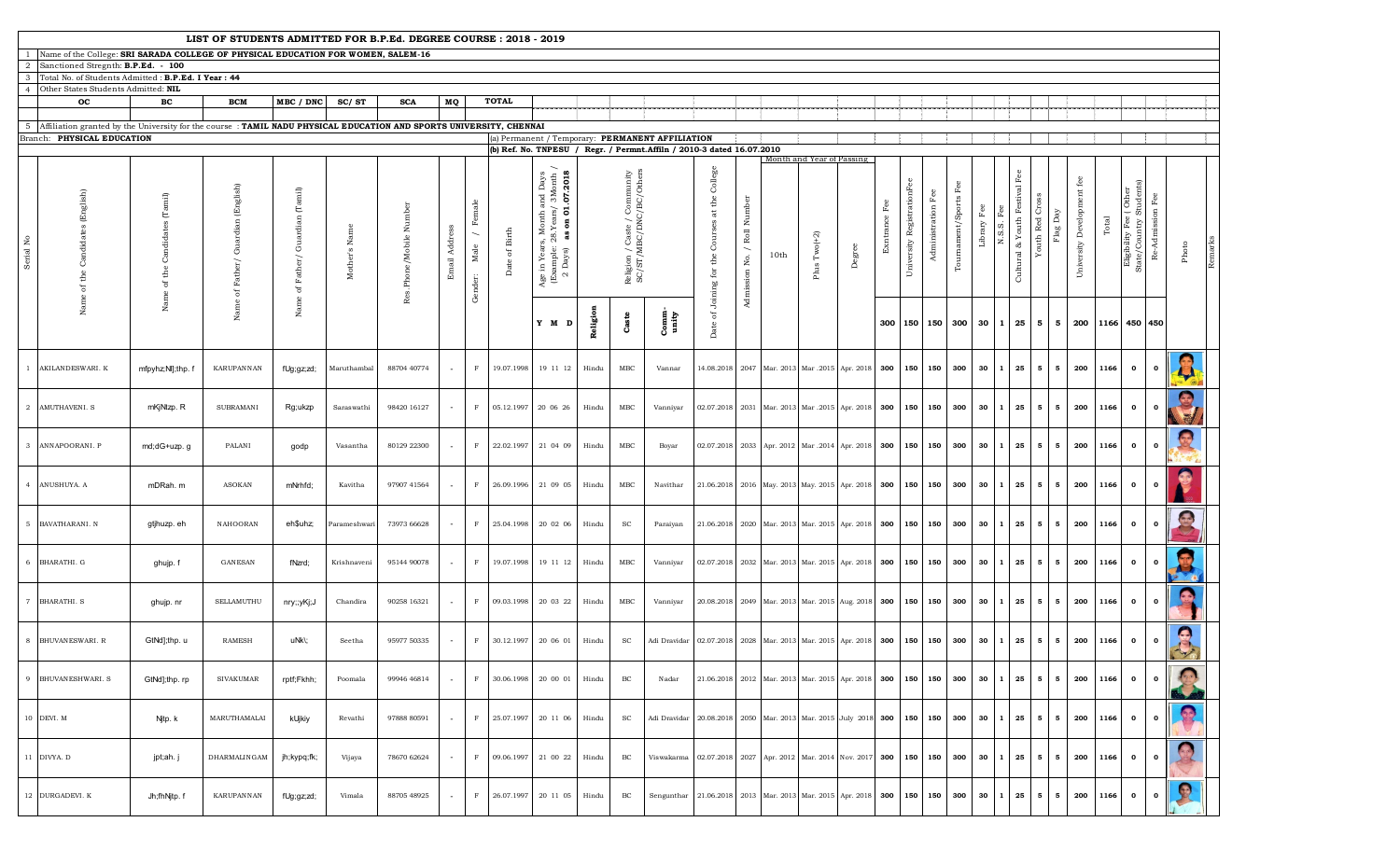| 13 GAYATHRI. M 22.07.1997 | fhaj;hp. K       | <b>MUNUSAMI</b>               | KDrhkp       | Saroja                  | 94861 58957 |        | F           | 22.07.1997 | 20 11 09 | Hindu | MBC             | Vanniyar                  | 21.06.2018 |      | 2015 Mar. 2013 |                                                                                                     | Mar. 2015 Apr. 2018 300 150 150          |     |     | 300 | 30<br>l 1                | 25                 | 5 <sub>5</sub> | 5               | 200 | 1166 | $\mathbf{o}$ | $\mathbf{o}$ |              |
|---------------------------|------------------|-------------------------------|--------------|-------------------------|-------------|--------|-------------|------------|----------|-------|-----------------|---------------------------|------------|------|----------------|-----------------------------------------------------------------------------------------------------|------------------------------------------|-----|-----|-----|--------------------------|--------------------|----------------|-----------------|-----|------|--------------|--------------|--------------|
| 14 GAYATHRI. M 10.05.1998 | fhaj;hp. K       | MURUGESAN                     | KUNfrd;      | Jayalakshmi             | 81483 27179 | $\sim$ | F           | 10.05.1998 | 20 01 21 | Hindu | SC              | Adi Dravidar              | 02.07.2018 |      | 2026 Mar. 2013 |                                                                                                     | Mar. 2015 Apr. 2018 300                  | 150 | 150 | 300 | 30                       | 25<br>$\mathbf{1}$ | 5 <sub>5</sub> | - 5             | 200 | 1166 | $\mathbf{o}$ | $\mathbf{o}$ | $\bullet$    |
| 15 GOMATHI. R             | Nfhkjp.uh        | RAJAMANICKAM                  | uh[khzpf;fk; | Jayalakshmi             | 97892 74637 |        | $\mathbf F$ | 24.04.1996 | 22 02 07 | Hindu | MBC             | Vanniyar                  |            |      |                | 06.07.2018 2041 Mar. 2011 Mar. 2013 Apr. 2016 300 150 150                                           |                                          |     |     | 300 | $30 \mid 1 \mid 25$      |                    |                | $5 \mid 5$      | 200 | 1166 | $\mathbf{o}$ | $\mathbf{o}$ | $\Omega$     |
| 16 JAYARAMYA. A           | n[auk;ah. m      | <b>AN BALAGAN</b>             | md;gofd;     | Parvatham               | 89736 56949 |        | $\mathbf F$ | 18.03.1998 | 20 03 13 | Hindu | BC              | Nathamar                  | 21.06.2018 |      | 2009 Mar. 2013 |                                                                                                     | Mar. 2015 Apr. 2018 300 150 150 300 30 1 |     |     |     |                          | 25                 |                | $5 \quad 5$     | 200 | 1166 | $\mathbf{o}$ | $\mathbf{o}$ | 風            |
| 17 KAVYA. K               | fht;ah. F        | <b>KUMARESAN</b>              | FkNurd;      | Kanchana                | 90039 82720 | $\sim$ | F           | 15.06.1997 | 20 00 16 | Hindu | BC              | Kammalar                  | 21.06.2018 |      |                | 2010   Apr. 2012   Mar. 2014   Apr. 2017   300   150   150                                          |                                          |     |     | 300 | $30 \mid 1 \mid 25$      |                    |                | $5 \mid 5$      | 200 | 1166 | $\mathbf{o}$ | $\mathbf{o}$ | <b>RE</b>    |
| 18 KAVYA. S               | fht;ah. R        | <b>SUBRAMANI</b>              | Rg;ukzp      | Chithra                 | 94439 39872 | $\sim$ | F           | 21.07.1998 | 19 11 10 | Hindu | MBC             | Isai<br>Vellalar          |            |      |                | 21.06.2018   2019   Mar. 2013   Mar. 2015   Apr. 2018   300   150   150   300   30   1   25   5   5 |                                          |     |     |     |                          |                    |                |                 | 200 | 1166 | $\mathbf{0}$ | $\mathbf{o}$ | R            |
| 19 KOWSALYA. S            | nfsry;ah. rp     | SIVARAJ                       | rptuh[;      | Chithara                | 75300 17830 |        | $\mathbf F$ | 10.06.1998 | 20 00 21 | Hindu | SC              | Adi Dravidar              | 02.07.2018 |      | 2025 Mar. 2013 |                                                                                                     | Mar. 2015 Apr. 2018 300 150 150          |     |     | 300 | 30<br>$\mathbf{1}$       | 25                 |                | $5 \quad 5$     | 200 | 1166 | $\mathbf{o}$ | $\mathbf{o}$ |              |
| 20 LAVANYA. A             | yhtz;ah. m       | ARUNACHALAM                   | mUzhryk;     | Santhi                  | 97155 47631 | $\sim$ | $\mathbf F$ | 02.06.1998 | 20 00 29 | Hindu | $_{\rm MBC}$    | Vanniyar                  | 04.07.2018 |      | 2039 Mar. 2013 |                                                                                                     | Mar. 2015 Apr. 2018 300 150 150          |     |     | 300 | 30                       | 25<br>II.          | 5 <sub>5</sub> | - 5             | 200 | 1166 | $\mathbf{o}$ | $\mathbf{o}$ |              |
| 21 LAVANYA. G             | yhtz;ah. f       | <b>GABIRI RAJA</b>            | fgphpuh[h    | Ambika Pathi            | 99448 49310 | $\sim$ | $\mathbf F$ | 27.11.1997 | 20 07 04 | Hindu | BC              | Ganjam<br>Reddi           |            |      |                | 19.07.2018 2042 Mar. 2013 Mar. 2015 Apr. 2018 300 150 150 300                                       |                                          |     |     |     | $30 \quad 1$             | 25                 |                | $5 \mid 5$      | 200 | 1166 | $\mathbf{o}$ | $\mathbf{o}$ | $\Omega$     |
| 22 MANGAYARKARASI.R       | kq;ifah;furp. uh | RAMASAMY                      | uhkrhkp      | Manjula                 | 97893 94166 |        | $\mathbf F$ | 31.03.1996 | 22 03 00 | Hindu | BC              | Kaikolar                  | 21.08.2018 | 2051 | Mar. 2011      |                                                                                                     | Mar. 2013 Apr. 2016 300 150 150          |     |     | 300 | 30<br>l 1                | 25                 | 5 <sub>5</sub> | 5               | 200 | 1166 | $\mathbf{o}$ | $\mathbf 0$  | $\mathbb{Z}$ |
| 23 MARUTHAVALLI. S        | kUjts;sp. nr     | SENTHIL KUMAR   nre;jpy;Fkhh; |              | Kumari                  | 95971 97067 | $\sim$ | $\mathbf F$ | 14.12.1997 | 20 06 17 | Hindu | SC              | Pallan                    | 02.07.2018 |      | 2021 Mar. 2013 |                                                                                                     | Mar. 2015 Apr. 2018 300 150 150          |     |     | 300 | $30 \quad 1 \quad 25$    |                    |                | $5 \mid 5$      | 200 | 1166 | $\mathbf{o}$ | $\mathbf{o}$ | $\mathbf{Q}$ |
| 24 MUTHULAKSHMI. M        | Kj;J nyl;Rkp. K  | MURUGESAN                     | KUNfrd;      | Mariammal               | 97509 55175 | $\sim$ | $\mathbf F$ | 15.03.1997 | 21 03 16 | Hindu | MBC             | Maruthuvar                |            |      |                | 02.07.2018 2024 Mar. 2013 Mar. 2015 Apr. 2018 300 150 150 300                                       |                                          |     |     |     | $30 \mid 1 \mid 25 \mid$ |                    |                | $5 \mid 5 \mid$ | 200 | 1166 | $\mathbf{0}$ | $\mathbf{o}$ | <b>Q</b>     |
| 25 NANDHINI. C            | ee;jpdp. r       | CHANDRA SEKAR                 | re;jpuNrfh;  | <sup>9</sup> alaniyamma | 95008 44435 |        | $\mathbf F$ | 05.10.1994 | 23 08 26 | Hindu | MBC             | /anniya Kula<br>Kshatriya | 21.06.2018 |      |                | 2017 Mar. 2010 Mar. 2012 Apr. 2016 300 150 150                                                      |                                          |     |     | 300 | 30<br>I 1                | 25                 |                | $5 \quad 5$     | 200 | 1166 | $\mathbf{o}$ | $\mathbf{o}$ |              |
| 26 NANDHINI. E            | ee;jpdp.,        | ELANGO                        | ,sq;Nfh      | Sivagami                | 77088 89449 |        | F           | 16.05.1994 | 24 01 15 | Hindu | MBC             | Vanniyar                  | 02.07.2018 |      |                | 2034 Mar. 2010 Mar. 2012 Apr. 2015 300 150 150                                                      |                                          |     |     | 300 | $30 \mid 1 \mid 25$      |                    |                | $5 \mid 5$      | 200 | 1166 | $\mathbf{o}$ | $\mathbf{o}$ | $\bullet$    |
| 27 PRIYA DHARSHINI. B     | gphpajh;\pdp. gh | <b>BASKAR</b>                 | gh];fh;      | Rathna                  | 99409 13890 |        | F           | 26.10.1995 | 22 08 05 | Hindu | BC              | Agamudayar                | 04.07.2018 |      |                | 2036 Mar. 2011 Mar. 2013 Apr. 2016 300 150 150                                                      |                                          |     |     | 300 | $30 \quad 1$             | 25                 |                | $5 \mid 5$      | 200 | 1166 | $\mathbf{o}$ | $\mathbf{o}$ |              |
| 28 RADHA. M               | uhjh. K          | MURUGESAN                     | KUNfrd;      | Lakshmi                 | 80982 91438 |        | $\mathbf F$ | 04.01.1998 | 20 05 27 | Hindu | BC              | Yadhava                   | 21.06.2018 |      |                | 2018   Mar. 2013   Mar. 2015   Apr. 2018   300   150   150   300   30   1   25                      |                                          |     |     |     |                          |                    |                | $5 \quad 5$     | 200 | 1166 | $\mathbf{o}$ | $\mathbf 0$  | Q            |
| 29 RAMYA. K               | uk;ah. f         | <b>KANDASAMY</b>              | fe;jrhkp     | Chinnaponnu             | 63833 25656 | $\sim$ | $\mathbf F$ | 11.04.1998 | 20 02 20 | Hindu | $_{\text{MBC}}$ | Vanniyar                  |            |      |                | 06.07.2018 2040 Mar. 2013 Mar. 2015 Apr. 2018 300 150 150                                           |                                          |     |     | 300 | $30 \quad 1 \quad 25$    |                    |                | $5 \mid 5$      | 200 | 1166 | $\mathbf{o}$ | $\mathbf{o}$ | 3            |
| 30 RAMYA. M               | uk;ah. k         | MAYILSAMY                     | kapy;rhkp    | Annakodi                | 70945 58806 | $\sim$ | $\mathbf F$ | 25.05.1996 | 22 01 06 | Hindu | MBC             | Vanniyar                  | 10.08.2018 |      | 2046 Mar. 2013 |                                                                                                     | Mar. 2015 July 2018 300 150 150          |     |     | 300 | $30 \quad 1 \quad 25$    |                    |                | $5 \mid 5$      | 200 | 1166 | $\mathbf{0}$ | $\bullet$    |              |
| 31 REVATHI. J             | Nutjp. [         | <b>JAMBU</b>                  | [k;G         | Vasandha                | 94420 55856 | $\sim$ | $\mathbf F$ | 17.02.1998 | 20 04 14 | Hindu | $_{\rm MBC}$    | Vanniyar                  | 21.06.2018 |      |                | 2007 Mar. 2013 Mar. 2015 Apr. 2018 300 150 150                                                      |                                          |     |     | 300 | 30<br>$\mathbf{1}$       | 25                 |                | $5 \mid 5$      | 200 | 1166 | $\mathbf{o}$ | $\mathbf{o}$ | 受            |
| 32 SANGAMITHIRAI. V       | rq;fkpj;jpiu.ttp | VIJAYAN                       | tp[ad;       | Selvi                   | 91503 78378 | $\sim$ | $\mathbf F$ | 11.11.1997 | 20 07 20 | Hindu | $_{\text{MBC}}$ | Vanniyar                  | 21.06.2018 |      |                | 2011 Mar. 2013 Mar. 2015 Apr. 2018 300 150 150                                                      |                                          |     |     | 300 | $30 \mid 1 \mid 25$      |                    |                | $5 \mid 5$      | 200 | 1166 | $\mathbf{o}$ | $\mathbf{o}$ |              |